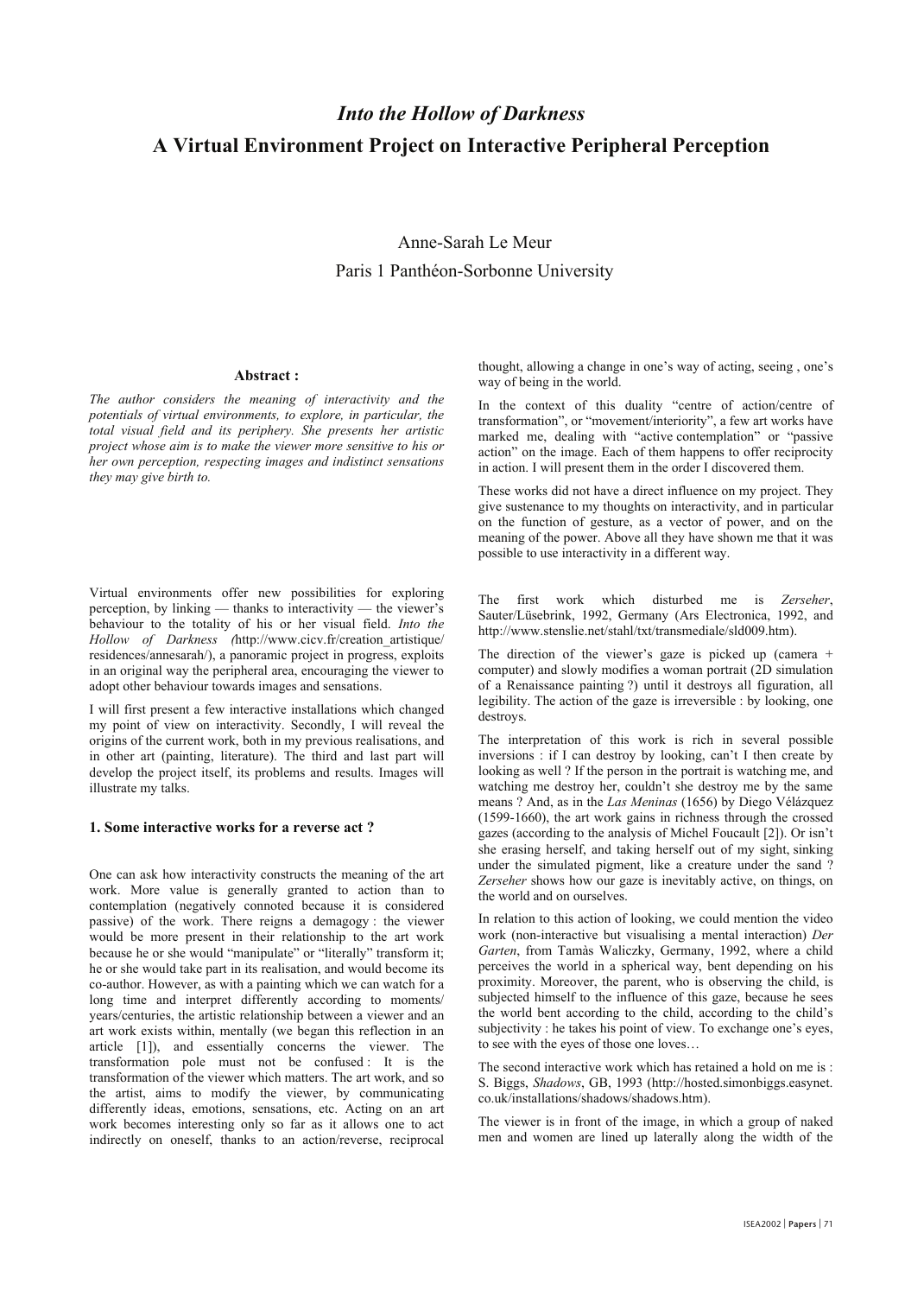surface. Situated in the video projector field, the viewer projects his or her shadow among them, without wanting to, without even noticing it, (this is picked up by a camera + computing device). They move apart, as if to let the viewer pass, but does the viewer want to pass through the wall ? Is it politeness ? fear  $? - a$ feeling which can perhaps be justified by the men and women's nakedness in front of dressed viewers, who are thus in a situation of power.

We find our inversion principle again, the identity between what is seen and what is seeing : those men and women are me and you. We move apart to let someone pass, it is a banal scene, except for the nakedness. The interaction between human beings is constant. *Shadows* makes us feel the space between us, and our own power over one another, whether we want it or not.

This art work (I have seen it only on a CD-Rom) thus emphasises an inadvertent action, a side action. Without wanting to, or knowing it, by our mere presence, by our mere shadow, the double of our body, we modify the space, the world. Our whole outline acts on what is around, nearby  $-$  it is not transforming an object, it is moving it a little, but how significant that little is !

The third piece which struck me is *P.M.E. (Père Mère Enfant) Father Mother Child* by Armand Béhard, France, 1998.

The viewer is situated in an open and broken device composed of several screens (areas of, respectively, the father, the mother, the child). A wire-framed cube (the child) circulates rapidly between diverse visualisation zones. The viewer interacts by taking one of the screens. He or she is thus immobilising inside the cube (symbolical isomorphism cube/screen). He or she is also immobilising themselves, being able to watch better.

Apart from the minimal aesthetic choice, and the emphasis on spaces in between, the out-of-field between screens, this art work is at variance with the traditional use of gesture : the interaction here has an immobilising, stabilising action. You stop the cube movement (the child) who was running from his father to his mother without managing to construct himself. The viewer acquires a symbolic place inside the family, his or her contact helps to construct the child, and his or her own vision.

Through these three examples, the meaning of interaction gains its power. Action is open, polysemic, but above all, it becomes a relationship rich in reciprocity. The viewer becomes aware of gesture and of its symbolic value. Transforming the work, and considering its repercussions, the viewer becomes aware of another relation to the world and transforms him- or herself.

On reflection, the interactive device of my own project takes up these ideas of the immobility of the body necessary to the gaze, the inadvertent action, and the possible destruction of what one is watching by dint of wanting to see it.

But the aim of my installation remains completely different. *Into the Hollow of Darkness* intends to make the act of perceiving (in its inexpressible dimension) more sensitive. By refusing a clear understanding, it looks for feelings. It is concerned with "bad" vision, with what one cannot see well : not only are the phenomena abstract, constantly animated, transparent, fleeting, but they are localised in periphery, and low-lighted. It is a matter of feeling the totality of the visual field, and its quality variations.

### **2. Origins of the project**

#### **2.1. Forerunner signs in my previous realisations**

The opening of the image has happened step by step from the whole width of its surface to its edges :

In *Aforme, Un peu de peau s'étale encore, Some Skin Is Still Spreading* (animation,  $30$ <sup>2</sup>, 1990), the animated surface, laid out in "all over", obstructs the flight point, and obliges the viewer to look at it directly. The surface is emphasised ; the literal depth, the volume, the perspective disappear in favour of a subjective, unquantifiable depth of textures. The textures do not carry the identification, the explanation of matter (the object which is seen is made of wood or metal) but carry a real ocular pleasure. Moreover, small movements disperse simultaneously throughout the image and engender visual sensations which are not centered (or peripheral). As Klee would say  $[3]$  "the eye grazes", circulates, comes and goes, gleans. The light there is often dim, so much so that the cells of the eye (the retinal rods are more sensitive in darkness, the cones in greater light [4]) perceive subtleties better. In a poem I wrote at that time, I talk of vision in the dark ("To rummage in the dark to find them, and not to find them", see my French web site).

In *Horgest, Outgest* (series of fixed images, 1991-1993), the centre of the image has often emptied itself, encircled by small wiry, undulating, textured forms. These structure the surface and lead the viewer's gaze from the centre towards the periphery. Working with fixed images has given me a better understanding of the complexity of the image's surface.

Finally, in my next to last realisation, *Etres-en-tr...*, *In-Bees-Tween* (animation, 7'50, 1994) two sequences disturbed me. The first, from the start, presents, in the lower angle on the left, a scarcely visible form which moves, slips, like a thick, reddish snake, while something lighter moves about on the right. The second, towards the middle of the animation, sees the ends of very restless forms trying to come back into the surface of the image but only managing to remain on the edges, opening a mysterious, wild out-of-field. These two moments provoke feelings  $-$  very strong in me  $-$  of sudden shock : what is happening ? what am I seeing there ? These feelings are all the stronger as my attention is diverted towards other simultaneous events, apparently of greater importance because they are more visible, but lesser in their evocative power.

These complex spaces made me want to enter the image, to immerse myself in colours and in movements.

To know how to manipulate technology rationally and to keep intact one's own sensitivity and the initial ambition of the project are attempting the impossible in image of synthesis. Calculation constrains, with or without real time, because of economic difficulties, force one reduce the display : every calculation costs money, every form needs modelisation, rendering and visualisation work, without speaking of the animation work. 3D computer images thus rarely exploit the image field to its maximum.

I make images of synthesis only through love of art, of the emotions it allows us to grasp, to express as an artist and to feel as a viewer. In this search for feelings, and this panorama project, painting and then literature have played an important role.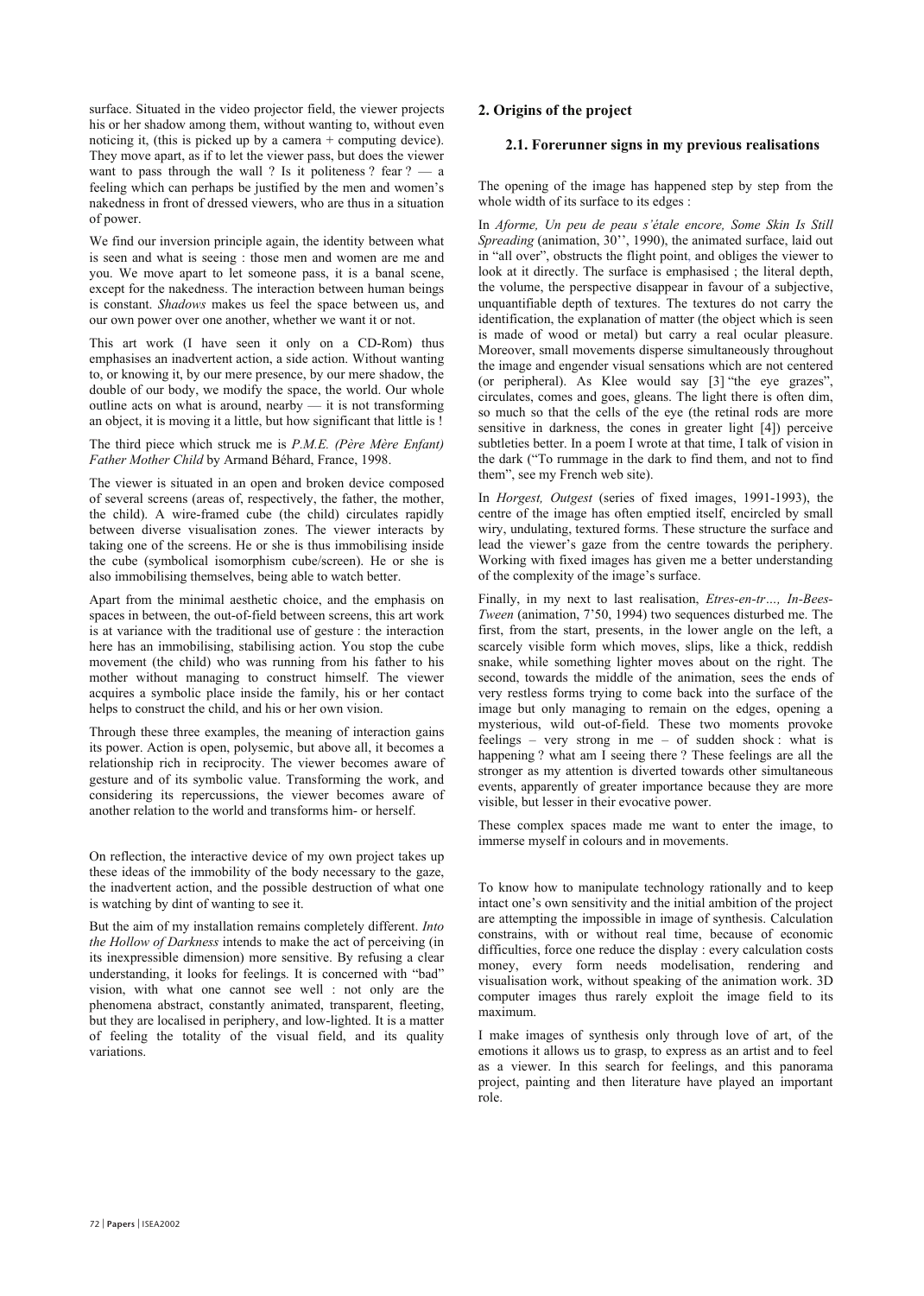#### **2.2 The influences of painting and literature**

Painting has played a decisive, initial part in my awareness of the surface of the image and the feelings which colours could engender, in all paintings, abstract or figurative. In front of the panorama *Les Nymphéas* (begun in 1914) by Monet (1840- 1926), I remember as an adolescent feeling that my eye was tickled by the colours surfacing on its edges. I nodded my head gently, directed it differently, seeking to vary the feelings I experienced. In the same way, the paintings of Rothko (1903- 1970) and the installations of Turrell (b. 1943) have allowed me to feel the quality of matter-light and intense visual sensations.

But *Into the Hollow of Darkness* has, above all, structured itself, crystallised around the texts of Samuel Beckett, *Pour en finir encore* [5] and *Compagnie* [6], and of Edgar Poe, *The Pit and the Pendulum* [7]*.* These texts present situations in which, because of the lack of light, sight is almost non-existent and the sense of touch is heightened. You do not know where you are, nor what is waiting for you. And however the space intensively envelops you. The awareness of the body is invigorated by the uncertainty of the perceptions. Literature, probably because it doesn't give anything to see, stimulates imagination and related sensations.

Can a virtual environment, essentially visual, provoke such a feeling, and how ?

#### **3. The project :** *Into the Hollow of Darkness*

I realised a first stage at the CICV, during the summer 2001 : *Where It Wants To Appear/Suffer*, 14', no sound. It is what the viewer could watch during some "immobile interactions". It is to be seen at the "Electronic theater".

It is not yet being decided whether I will add an interactive sound environment to the visual part.

#### **3.1 Artistic aims**

My project proposes a new visual experience. Initially based around luminous material, the essential component in the image of synthesis, and of its subtle variations in half-light, the project gradually opened up to all the delicacies of seeing, to inexpressible perceptive uncertainties : to what cannot be named but which we feel inside, almost physically. It looks for sensory complexity and disturbance.

The visual elements are very important. The viewer is put in a situation where nothing is represented, where there is nothing to recognise. The images are abstract, often fleeting. The surfaces are entirely, wholly animated by very sensitive, almost living movements. The totality, made up of fibrous and soft textures, evokes simultaneously various realms (vegetables, animal, mineral) or environments. The forms are super-imposed and layer the space, breaking the rational order of linear perspective. Finally, perception is stimulated by the edges, in the peripheral field of vision, an area where identification is practically impossible ; only movement can be detected. It is a question of perceiving and feeling as if one had never seen anything, did not know anything.

The interactive device allows the viewer to become aware of the power that the images have over him or her, of his/her own desire to look at them and of the reciprocity in the relationship of

power. The rules of interactivity create obstacles to clear and central vision. Having entered the panoramic space of the installation, the viewer progressively notes that the phenomena, perceived in peripheral vision, to the left or right, are difficult to see : they slightly move away, avoid the viewer's gaze, or disappear when the viewer turns towards them. Frustrated, the viewer feels even more strongly their hold over him or her, and his or her own desire to look at them. By slowing down their rotation, the viewer discovers that he or she can hold on to the visible forms, approach them, "tame" them ; the forms correspondingly modify themselves slightly. A choreography takes shape. They start to develop complex relationships, as fragile as human relationships. The installation thus gives the viewer the impression that the forms are alive, he/she can even feel that they are being looked at.

The aim of the work is not to offer to the viewer to decode a system of automatic rules, nor to offer a static space in which to stroll, but a dynamic and relation oriented environment, where observer and observed interact. It is thus impossible to see again exactly what has been seen before. Every calculation is different from the preceding one, not only because of the interaction, but because certain parameters vary throughout the time of calculation. Moreover, certain forms are not interactive, but move as they wish, without interaction with the viewer : they make the system more complex, both on the relationship level and on the visual. Even if the viewer believes he or she "understands" some rules, exceptions are noted and the work continues to be appreciated because the space is plastically rich and neither simplistic nor mechanical, and develops an open symbolism, making the viewer see and feel.

The interactivity in *Into the Hollow of Darkness* proves to be almost paradoxical. It is a case of limiting the power given to the viewer so as to frustrate him or her. The viewer will be required to adopt inhabitual behaviour, in the face of these images which he or she does not understand and cannot see properly. Whatever his/her behaviour is, the viewer understands he/she is always responsible for what he/she sees. Having become motionless, inactive, almost passive, in order to perceive the animated forms better, the viewer understands that, in fact, he or she must let them come towards him or her.

In doing so, *Into the Hollow of Darkness* attempts to give value to feeling rather than knowing, to seeing rather than action, to contemplation rather than manipulation, desire/respect/ seduction rather than control/power. In our society, where everything is speeding up, where we must be successful, fast, this view becomes political.

#### **3.2 Technical elements**

From June 2002, I have enjoyed the help of Grégory Daniel and Gilles Baptest, trainee computer scientists, supervised by Simteam and LRDE/Epita, for the programming in  $C$ ,  $C++$  on Open GL, and for the control of sensors.

The space is circular, delimited by the panoramic screen (360°,  $3.5x3.5m$ , back-projection with  $4$  video projectors + corresponding computers, sensor to be decided). The panoramic screen can be watched by several viewers, one at least equipped with a sensor. The interactive system (polhemus or camera) relates the display of the forms to the speed and the angle of rotation of the viewer. The viewer moves in physical space, but very little in virtual space (only exceptionally and according to certain limits).